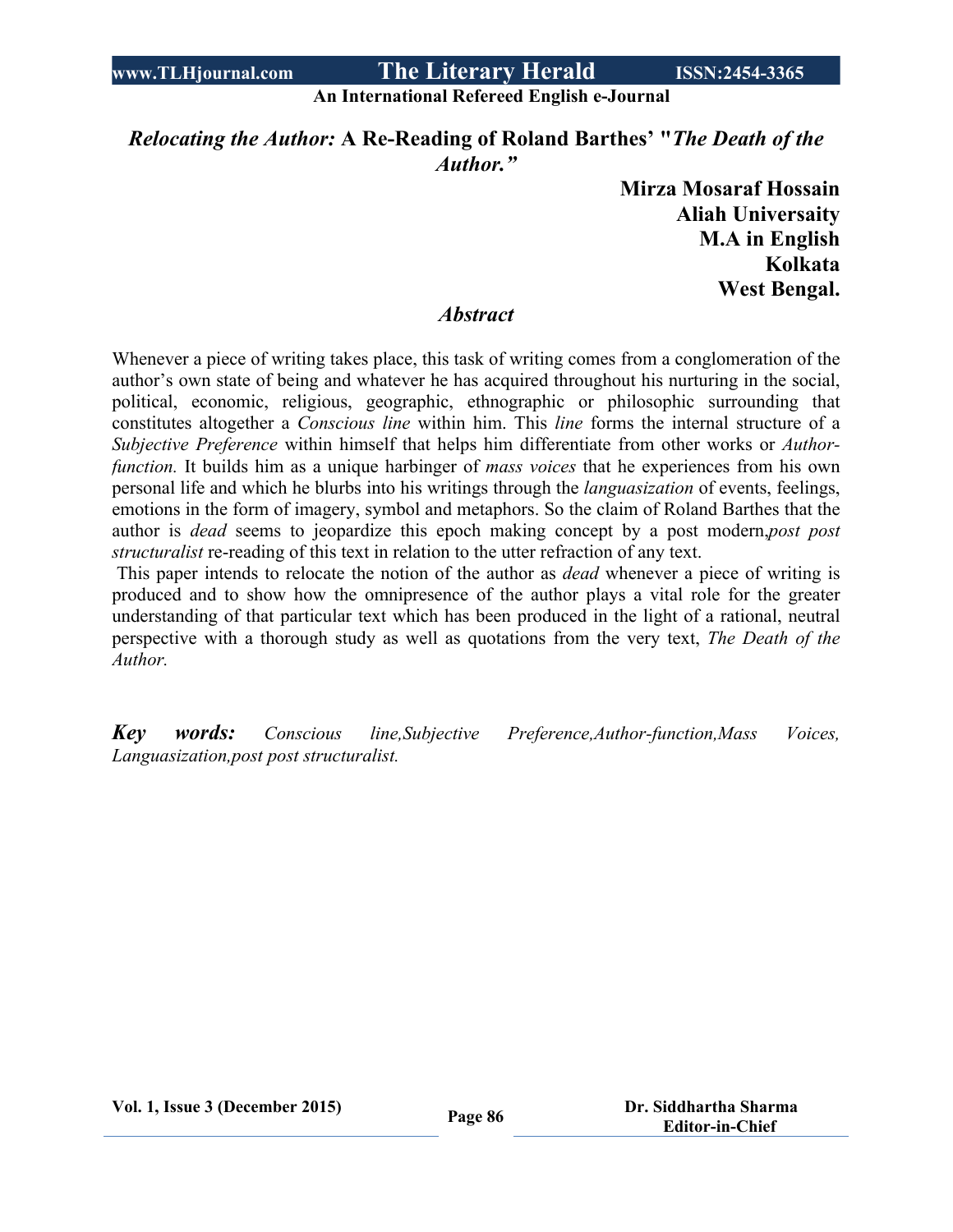### **An International Refereed English e-Journal**

## *Relocating the Author:* **A Re-Reading of Roland Barthes' "***The Death of the Author."*

In his work, *The Death of the Author,* Barthes, after narrating a theory on his favor that he wanted to assert, states that " *writing is the destruction of every voice, of every point of origin. Writing is that neutral, composite, oblique space where our subject slips away, the negative where all identity is lost, starting with the very identity of the body writing."<sup>1</sup>* whose voice is destructed? From where the voice is conceived? The words that give shape to the language? Or the rhetorical structure that binds the language in a chain? If so, then what this voice speaks? About whom? Whose identity does it talk about? We have plenty of basic queries about the *identity* of the *voices* that his theory talks about for the reason that this very identity gives birth to a wider phenomenon-- who is saying this, what is said, whom it is said about. Therefore it accentuates an *authority* for its origin that itself upholds the society, the economy, the politics,culture,philosophy,science, knowledge from where it is born. Thus there is a significant relation between the author and the work that the author produces. Producing a literary work does not necessarily terminate the life of the author, rather the very presence of the author advocates a thorough understanding of the text.

 The Knowledge, as primer, about the social-political-ethnic-philosophic -scientific and biographic history of the author looms a *Conscious line,* that consolidates the greater grasping of the text. This *Conscious line* is an amalgamation of the author's own self, his society,culture,religion,literature,and his experiences as a fellow creature in a world whom he writes about, and the finely knotting of all these into threads of a language which eventually raises the beauty of the text. It is this *line* where a reconciliation between the perceived knowledge and the oration of words altogether gives birth to a more accurate demonstration of the phenomenon on which the author wades. This *line* is the culminating force for defending the author's sovereignty onto its creation, its contribution on the production of the work, rather than solely on its verbal expression that Barthes like post structuralists emphasized. So, the *author* is the substitution of a society, of a history, of a topography, of an ethnography, of a human psyche that he embodies into his writings and that Barthes and Foucault like figures ignore at the time of their reading, by merely trusting on the treacherous acts of language. And as for the death of the author that Barthes implied caused by narrating the text, the text itself attests a mark of the author as an omnipresent ambiance that the language embodies in a structural pattern.The *Conscious line* facilitates the task of engraving the *author*'s omnipotence onto its works as an inscription after a competent accommodation with the word formation of a particular language.

Barthes made a mistake when he said that " *an author is a modern product*,' a product of *'the Middle Ages'* <sup>2</sup> for the reason that he curbs the innumerable influence of the Classics,

namely that of Sophocles, Aristophanes, Plato or Aristotle whose works, though mythological some of them, illumine the then society, politics, religion that are the manifestations of the authors themselves. Whatever these writers had implored in their writings, each and every text

**Vol. 1, Issue <sup>3</sup> (December 2015) Page <sup>87</sup> Dr. Siddhartha Sharma**

**Editor-in-Chief**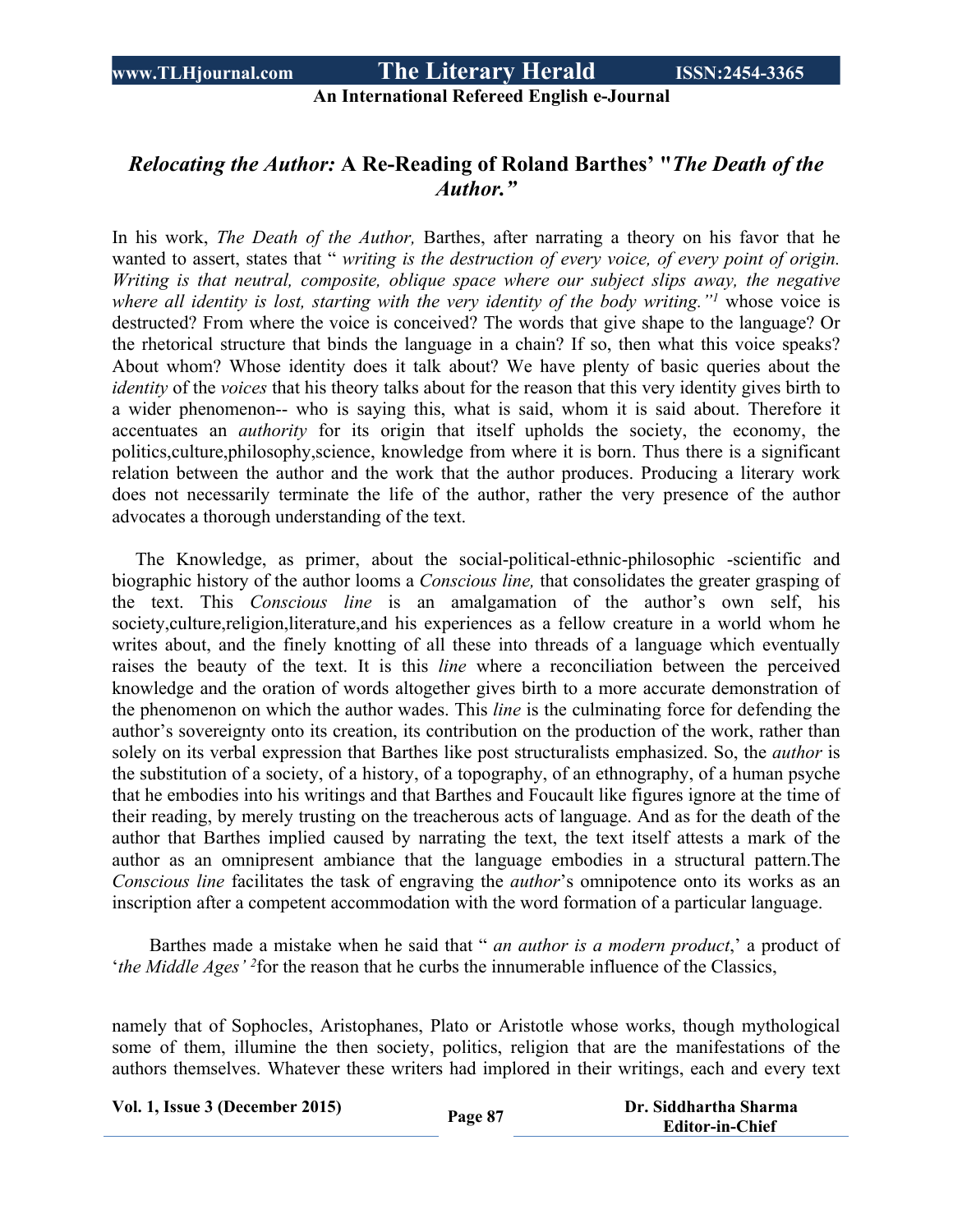### **An International Refereed English e-Journal**

forms a discourse on the subject that seemed so significant to them. The verbal oration of language can not hold the stance on which they are compelled to pen down. And this is not only confined to the classics, this can also be very visible throughout the period of times in the world literature. For instance, this tactics can be viewed in T.S. Eliot's works--irrespective of any literary genres, to say, poem, play or novel. If we go through line by line of his epoch making poem, *The Wasteland,* the mere language is incompatible to decode the actual connotation of the poem. Here a pre-knowledge on the motif of the author behind writing this poem is very requisite for a fair understanding of the poem nevertheless every effort for extracting its kernel will be in vein. Thus, "*what are the roots that clutch, what branches grow/ out of this stony* rubbish? Son of man,/ you can not say, or guess, for you know only /A heap of broken images, *where the sun beats.......................*....<sup>"3</sup> will be absurd to begin reading without knowing its historical context. Here mere emphasis on its superficial expression can not hold the very context of writing this poem. Then how can post structuralists exhort their scream on the whims of words?

Besides, their accentuation on the play of language for the perception of the text also validates the presence of their authority as an *author* while they undertook writing the preponderance of language-- after a complete disillusionment and disappointment on the social,political, exhausted human life-setting they are living. Can, thus, a single piece of a writing, that language gives a good syntax, be produced without the benevolence of the author? Can language or the syntax of language provide what the author does? In no way, it can. It is just a means of expression whatever the author cultivates in his mind. The rhetoric of language itself affirms the mastery of its creator-- the orators who are in authorial position. The selection of texts as well as its originators that Barthes quoted in this history making essay hints a *subjective preference*--that of the works of Balzac, Mallarme, Valery, Proust Thomas de Quincey and some other more,which in turn constitutes an authoritarian Western superlative outlook and therefore undermining the other important exponents of literature, science or philosophy that were very prevalent at that time. This subjective preference, thus, objects the claim that the *author* is dead.

 Barthes's insistence on *surrealism,*as " [it] *contributed to the desacrilization of the image of the Author by ceaselessly recommending the abrupt disappointment of expectations of meaning*",<sup>4</sup> as for enhancing the accuracy of his theory, insinuates an authorial choosiness as well as political overview in the world scenario as for as human apathy and loosened humanity is there as universal truth. The writers, emerged it as a sheer means of escaping from the wrath of *Dadaism,<sup>5</sup>* in this enigmatic artistic movement, take themselves away,like that of *Deus exmachina,<sup>6</sup>* from the world that is filthy,as they thought, unacceptable for the living of true humans and they madly ransack a room of peace,comfort,where man made hazardous deeds are not permissible.This process of isolating the ever changing way of writing genres and therefore ushering new trends of writing style is in many ways shows the mark of authority on the behalf of its writers. And that mark confides the holocaust, the death of humanity, values of human civilization at the cost of oppressed after the First and Second World War.The surrealist writers' attempt to create a new world totally impossible into the earthly world after their utter frustration, depression with on going moments they were going through into their writings hence constitutes the *author-function<sup>7</sup>* as a background. Then how can surrealism lose its author? Or why should surrealism be deprived from its author?

| Vol. 1, Issue 3 (December 2015) |  |  |
|---------------------------------|--|--|
|---------------------------------|--|--|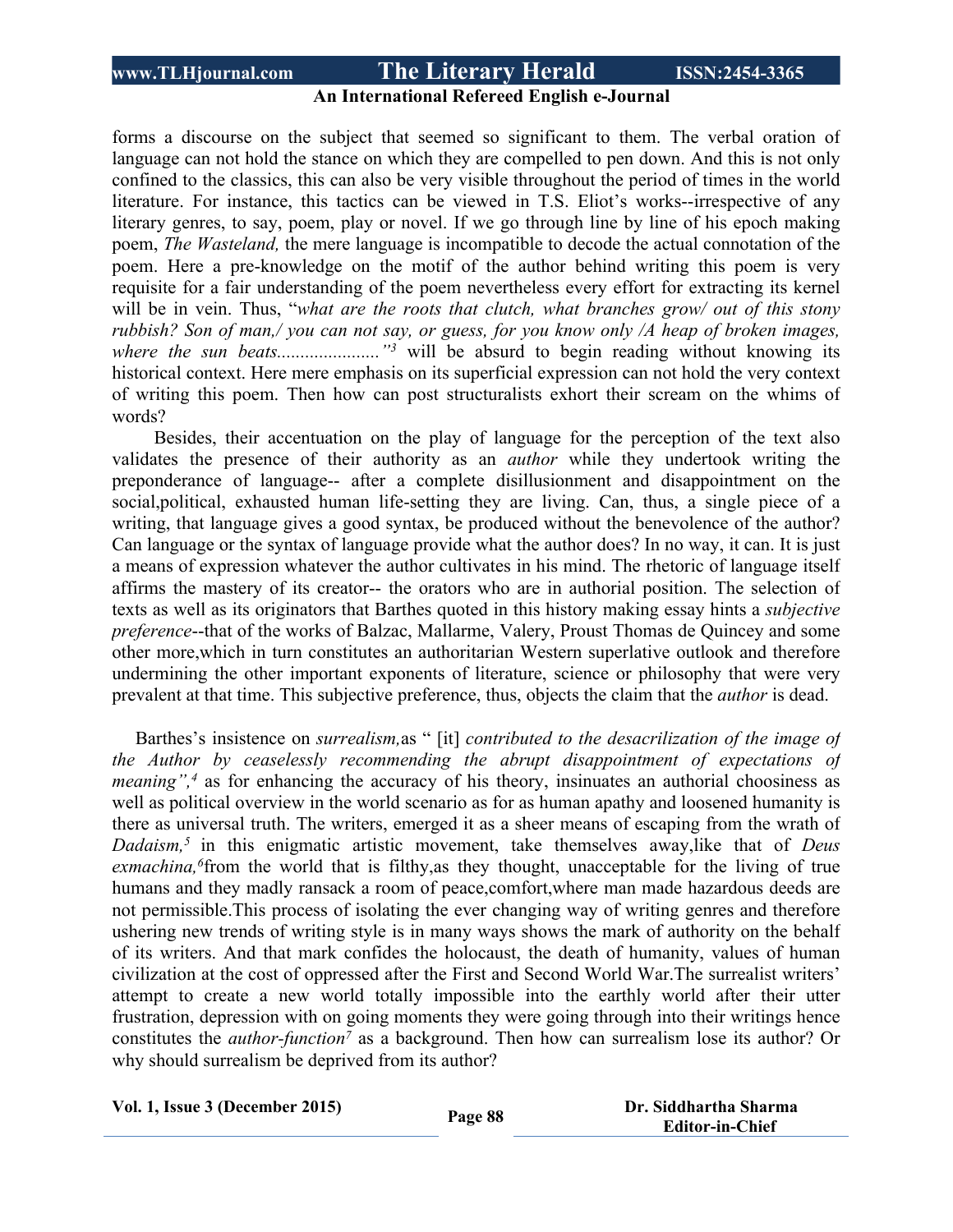### **An International Refereed English e-Journal**

 In the line of Freud and Lacan what they explored in their respective studies of psychoanalytic criticism, that of *conscious, unconscious,subconscious,repression<sup>8</sup>* and *dreams and its* languages, <sup>9</sup>it becomes clear that human psychology has an innumerable influence for any writing. This facilitates blurring words with that which is tantalizing upon the writer's head. He writes about what hovers around his state of mind or had once occupied into his consciousness refracting from his social milieu. So this state of mind or consciousness builds the special identity of that particular author and separates other authors from him for the treatment of this psychic parameter. For instance, if we look at the writings of Virginia Woolf, we will see a lot of stances that talk about sex, women, physicality of women that invisibly construct the female identity and their potentiality. On the other hand, if we go through the novels of D.H.Lawrence, James Joyce, we will experience the treatment of sex as a natural compulsion that every human beings are subject to suck from its counter sex holder. Then it becomes clear that the author of any work has plenty of contributions for the formation of his or her text. And this extra information outside the text helps reader grasp the meaning as well as tendency of the text.

 In an another place Barthes said that " *to give a text an author is to impose a limit on that text, to furnish it with a final signified, to close the writing"<sup>10</sup>* that seems to be ridiculous. Because if a text can not be understood in a *limited* sphere, then how the stimulus behind stepping this text down into pages be revealed? A piece of writing is an impromptu creation of certain events of life relating to social political-cultural or religious , whatever good or bad it may be, that its creators go through. This very state of the authors can not be perceived until we decipher the background of the author. So what is the result of composing texts if it can not be grasped into the brain of the readers? Does it have any task to accomplish? In another word, what will we do with the wider conception that may squirm into our heads in time of reading? Can anything be deciphered from such a multidimensional specter of inevitable events that the author intended to broadcast through his text at the time of writing? All the answers will be no!

 He is true when he stated "*a text's unity lies not in its origin but in its destination"<sup>11</sup>* but not with the point he had tried to imply, rather it is with the *Conscious line* that prompted him to write this text. The *destination* is in an overwhelming penetration of that antics of the author which accelerated this task of writing. Hence, the notion " *the birth of the reader must be at the cost of the death of the author"<sup>12</sup>* is misleading as with the case of readers' understanding of the text. The author as a background of the text paves way the deed of thorough swallow of events smeared in the pages by readers and not by causing '*death*' of the *author*. Readers are, thus, the intensification of the Conscious line-*-*a vantage position*,* which amalgamates the author's selfidentity, his history and the sudden current of reasons for undertaking the task of writing a particular text, into the writings that forms altogether the identity of the reader.

 The emergence of any form of art in any time or period of civilization, in fact, is a compromise, a combination, a reconciliation, a readjustment of the moment on which the art is being produced and the preceding epiphany that differs the tendency of their own expression, but are tightly in connection with each other as a whole. What parameter the newly conceived art shapes itself within that permeated boundary of time is already there in the years old history of civilization that our ancestors of humanity had signaled into their writings. So what we produce today as literary works are actually the transmutation, the semiotic presentation of the past with a touch of

**Vol. 1, Issue <sup>3</sup> (December 2015) Page <sup>89</sup> Dr. Siddhartha Sharma**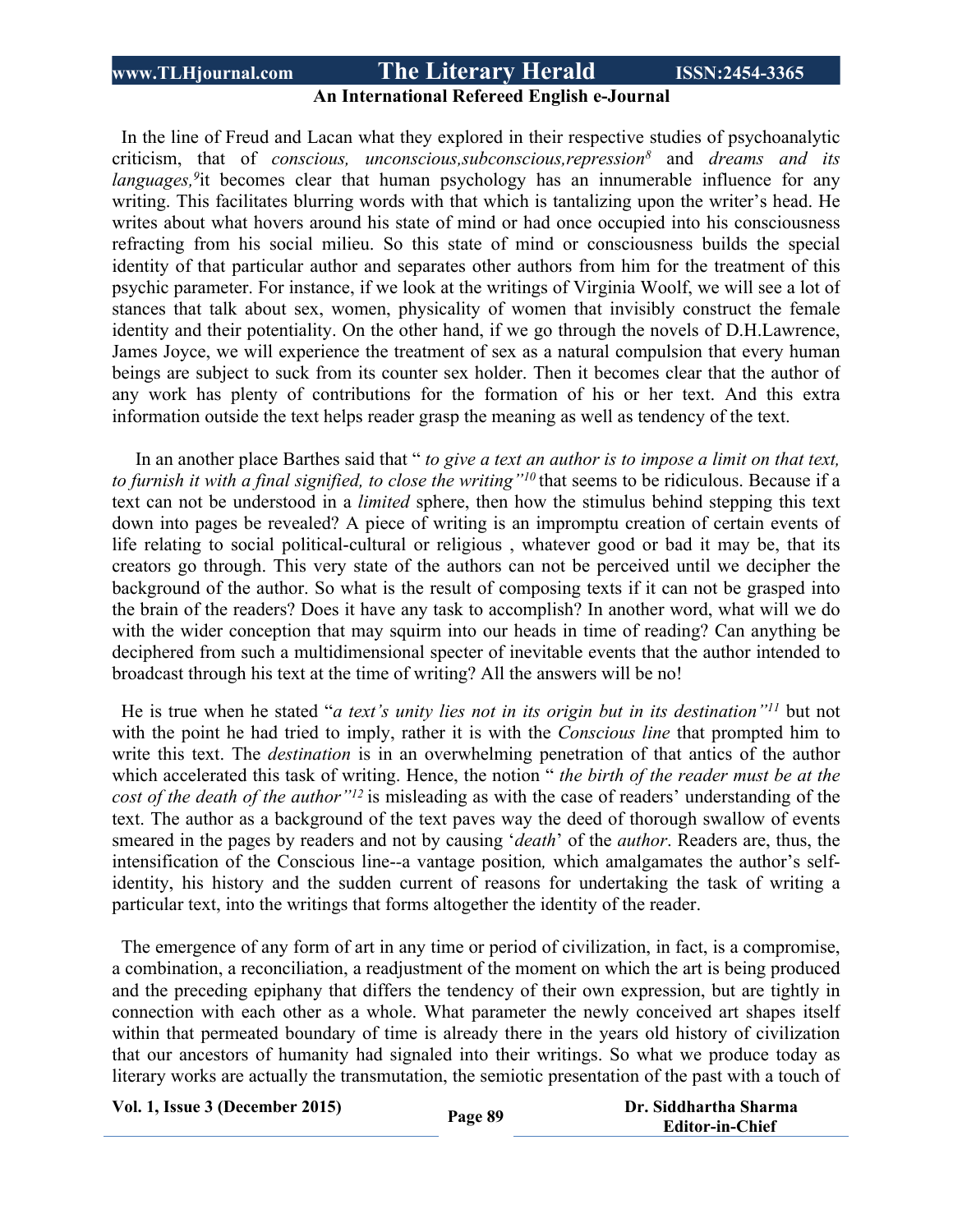### **An International Refereed English e-Journal**

contemporaneity that asserts its own author. In the words of T.S.Eliot, "*No poet, no artist of any art, has his complete meaning alone. His significance, his appreciation is the appreciation to the dead poets and artists.........the existing monuments(*the writing trend*) form an ideal order among themselves, which is modified by the introduction of the new work of art among them.......the relations, proportions, values of each work(*of the new and old) *toward the whole are readjusted"<sup>13</sup> .* The composition as well as motif of the *New Historicism* of the 1980s can also be paralleled with this notion of the influence of the author into a composed text. New historists, such as Stephen Greenblatt or Louis Montrose, had codified old history into the present time newly achieved history with a view to upholding the semblance and prevalence of that particular incident that he risked to pen down which was very prominent at their own time<sup>14</sup>. So it becomes clear that whatever attempts are taken to write down as a literary work have its roots somewhere in the past. And this also becomes clear that whatever Barthes had tried to robust in his essay is in any way, directly or indirectly--we can now exhort, the transmutation, the word to word or semiotic translation of a years old concept that he might have borrowed and which also shows the ever presence of the author.

As the last point of my opinion about the relocation of the author, I would like to shift my readers' attention to the very first line of Barthes' text where Barthes has quoted an event from an another text, namely *Sarrasine,* by Balzac.

Here we see that "a castrato disguised as a woman" elaborated a quite long sentence about the female identity of the disguised castrato. Now, a simple question arises simply from Barthes' quotation of the text. Is he really speaking that Balzac had embodied any of his characters like this Castrato?If so, then how can we validate that by merely saying or writing this into pages? May Barthes not quote wrongly or mislead his readers into an unfathomable ignorance if the actuality of this very text is not checked? And the authentification of the text or the quotation , that is the creation of an author like figure, illumines itself with an authoritative stink. This shows the presence of the author unto its creation and that's why we say or rather attest that this work is by Balzac. So the *birth of the reader* takes place at the cost of scrutinizing the honesty of the composition they are composed of which is handled by a mediator, who looms an authoritative subject. Thus every work, irrespective of any genres, necessitates their own creator for the benevolence of its readers. He is visibly invisible and invisibly visible throughout the text. The author's presence accelerates the compulsion of the readers' understanding of the text and hence we are to take him believing him as the mastermind of what we perceive as pleasure from his created things blurred into the pages as text.

#### **References**

<sup>1</sup>Lodge,David. *"Modern Criticism and Theory*",(2011).pp64.

<sup>2</sup>Lodge,David. *"Modern Criticism and Theory*",(2011).pp65.

*<sup>3</sup>*Eliot,T.S. North,Michael,Ed."*The Wasteland*",(2001).

<sup>4</sup>Lodge,David. *"Modern Criticism and Theory"*,(2011).pp166.

<sup>5</sup>Abraham,M.H. "*A Hand Book of Literary Terms*",(2009).pp303.

<sup>6</sup>this idea has been from the Greek playwright Euripides to denote the alighting of sorrows from the earthly world.

<sup>7</sup>This is the same denotation that Foucault meant in his "*What is an Author?"* essay,published in

**Vol. 1, Issue <sup>3</sup> (December 2015) Page <sup>90</sup> Dr. Siddhartha Sharma**

**Editor-in-Chief**